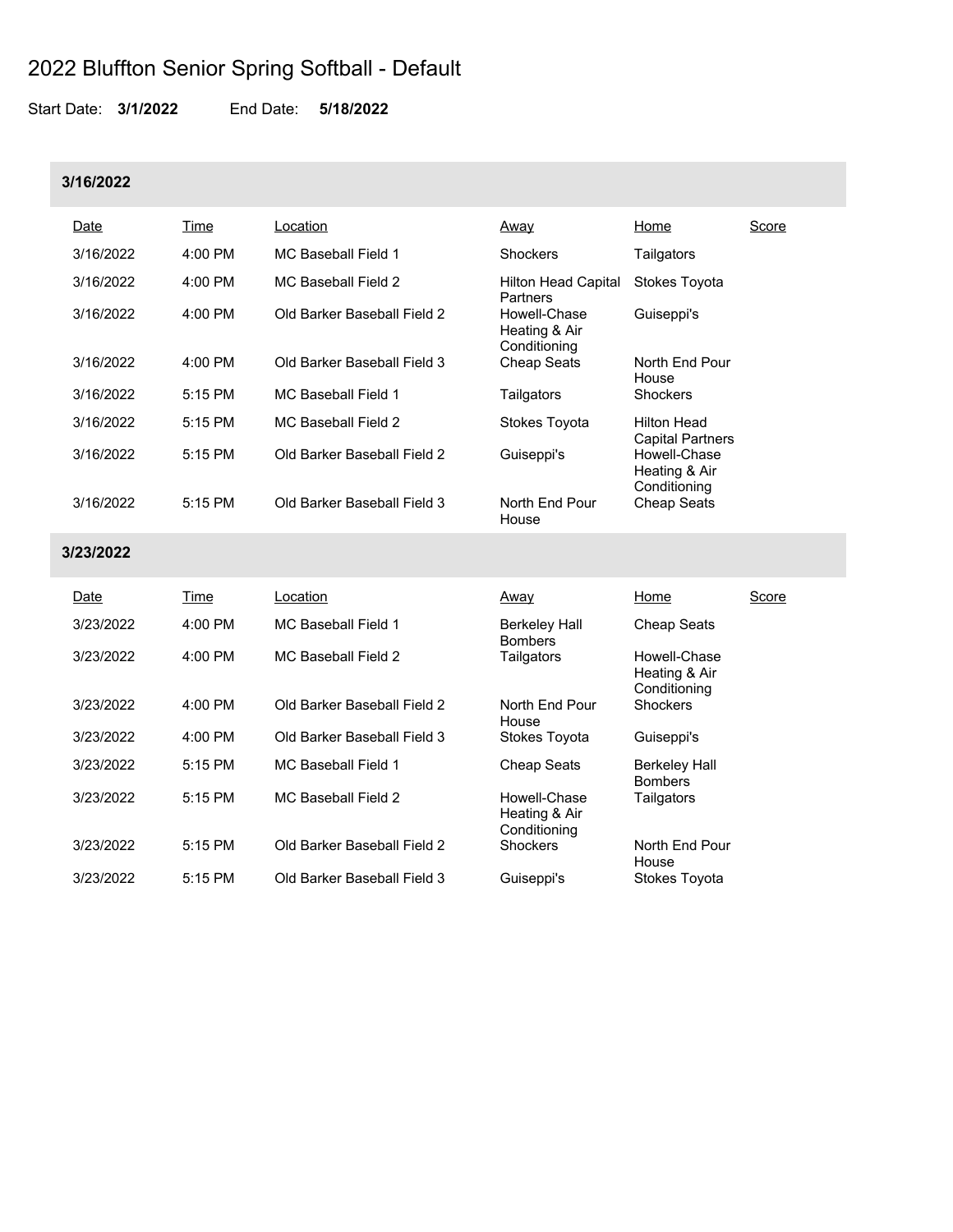Start Date: **3/1/2022** End Date: **5/18/2022**

#### **3/30/2022**

| Date      | Time      | _ocation                    | <u>Away</u>                                   | Home                                          | Score |
|-----------|-----------|-----------------------------|-----------------------------------------------|-----------------------------------------------|-------|
| 3/30/2022 | 4:00 PM   | MC Baseball Field 1         | Berkeley Hall<br><b>Bombers</b>               | Shockers                                      |       |
| 3/30/2022 | 4:00 PM   | MC Baseball Field 2         | Stokes Toyota                                 | Tailgators                                    |       |
| 3/30/2022 | 4:00 PM   | Old Barker Baseball Field 2 | North End Pour<br>House                       | Howell-Chase<br>Heating & Air<br>Conditioning |       |
| 3/30/2022 | 4:00 PM   | Old Barker Baseball Field 3 | Guiseppi's                                    | <b>Hilton Head</b><br><b>Capital Partners</b> |       |
| 3/30/2022 | $5:15$ PM | MC Baseball Field 1         | Shockers                                      | <b>Berkeley Hall</b><br><b>Bombers</b>        |       |
| 3/30/2022 | 5:15 PM   | <b>MC Baseball Field 2</b>  | Tailgators                                    | Stokes Toyota                                 |       |
| 3/30/2022 | 5:15 PM   | Old Barker Baseball Field 2 | Howell-Chase<br>Heating & Air<br>Conditioning | North End Pour<br>House                       |       |
| 3/30/2022 | 5:15 PM   | Old Barker Baseball Field 3 | <b>Hilton Head Capital</b><br>Partners        | Guiseppi's                                    |       |
| 4/6/2022  |           |                             |                                               |                                               |       |
| Date      | Time      | Location                    | <u>Away</u>                                   | Home                                          | Score |
| 4/6/2022  | 4:00 PM   | Old Barker Baseball Field 1 | Berkeley Hall<br><b>Bombers</b>               | Howell-Chase<br>Heating & Air<br>Conditioning |       |
| 4/6/2022  | 4:00 PM   | Old Barker Baseball Field 2 | Shockers                                      | <b>Cheap Seats</b>                            |       |

Capital Partners

Berkeley Hall **Bombers** 

Heating & Air Conditioning<br>Cheap Seats

Hilton Head Capital Tailgators

**Partners** 

4/6/2022 4:00 PM Old Barker Baseball Field 3 Tailgators Hilton Head

4/6/2022 5:15 PM Old Barker Baseball Field 2 Cheap Seats Shockers

4/6/2022 5:15 PM Old Barker Baseball Field 1 Howell-Chase

4/6/2022 5:15 PM Old Barker Baseball Field 3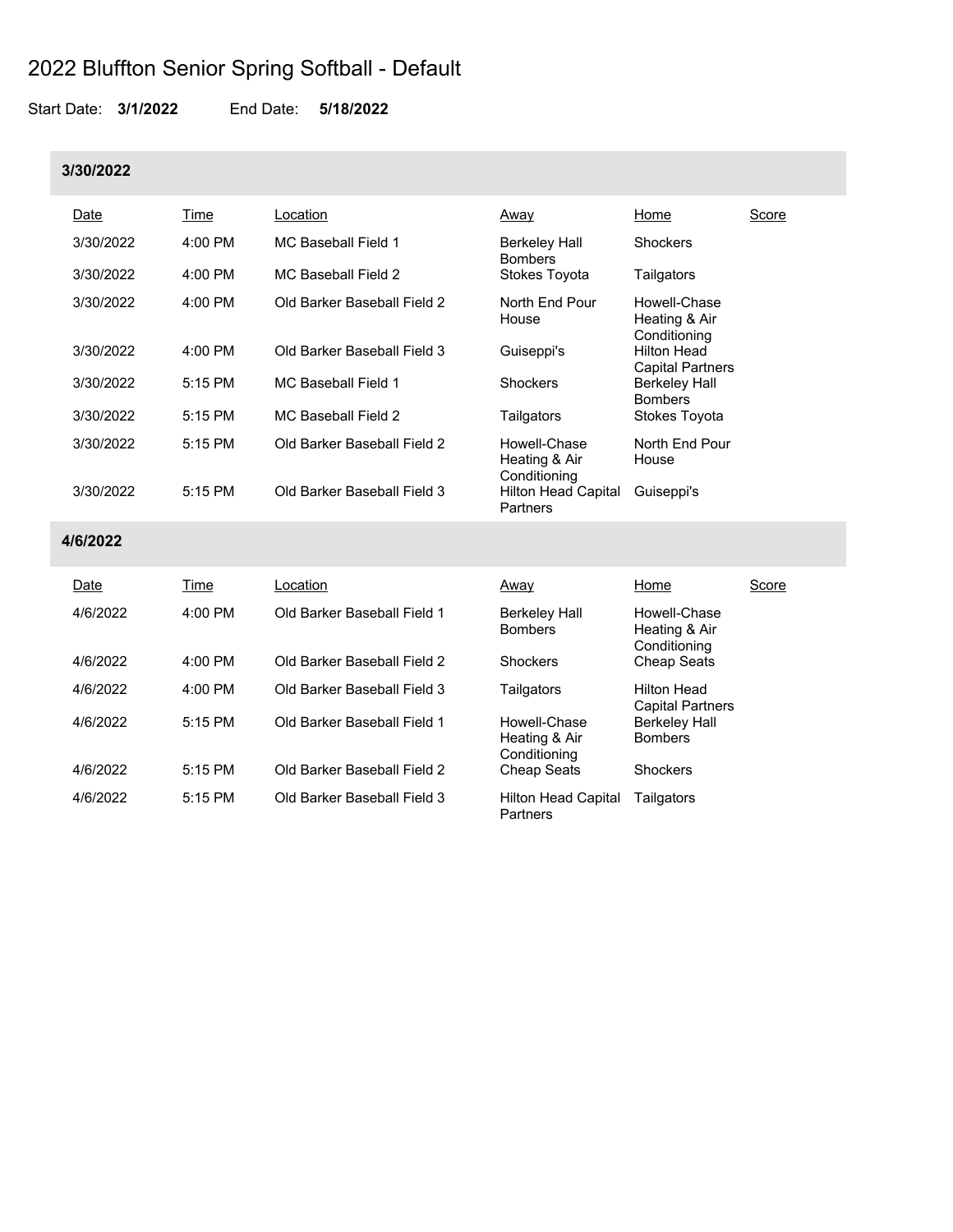Start Date: **3/1/2022** End Date: **5/18/2022**

#### **4/13/2022**

| Date      | Time      | ∟ocation                    | Away                                          | Home                                          | Score |
|-----------|-----------|-----------------------------|-----------------------------------------------|-----------------------------------------------|-------|
| 4/13/2022 | $4:00$ PM | MC Baseball Field 1         | Howell-Chase<br>Heating & Air<br>Conditioning | <b>Cheap Seats</b>                            |       |
| 4/13/2022 | $4:00$ PM | MC Baseball Field 2         | <b>Hilton Head Capital</b><br>Partners        | North End Pour<br>House                       |       |
| 4/13/2022 | $4:00$ PM | Old Barker Baseball Field 2 | Guiseppi's                                    | Tailgators                                    |       |
| 4/13/2022 | $4:00$ PM | Old Barker Baseball Field 3 | Berkeley Hall<br><b>Bombers</b>               | Stokes Toyota                                 |       |
| 4/13/2022 | $5:15$ PM | <b>MC Baseball Field 1</b>  | <b>Cheap Seats</b>                            | Howell-Chase<br>Heating & Air<br>Conditioning |       |
| 4/13/2022 | $5:15$ PM | MC Baseball Field 2         | North End Pour<br>House                       | Hilton Head<br><b>Capital Partners</b>        |       |
| 4/13/2022 | 5:15 PM   | Old Barker Baseball Field 2 | Tailgators                                    | Guiseppi's                                    |       |
| 4/13/2022 | $5:15$ PM | Old Barker Baseball Field 3 | <b>Stokes Toyota</b>                          | <b>Berkeley Hall</b><br><b>Bombers</b>        |       |

### **4/20/2022**

| Date      | Time      | Location                    | Away                                          | Home                                          | Score |
|-----------|-----------|-----------------------------|-----------------------------------------------|-----------------------------------------------|-------|
| 4/20/2022 | $4:00$ PM | MC Baseball Field 1         | North Fnd Pour<br>House                       | Guiseppi's                                    |       |
| 4/20/2022 | $4:00$ PM | MC Baseball Field 2         | Howell-Chase<br>Heating & Air<br>Conditioning | <b>Shockers</b>                               |       |
| 4/20/2022 | $4:00$ PM | Old Barker Baseball Field 2 | <b>Hilton Head Capital</b><br>Partners        | <b>Berkeley Hall</b><br><b>Bombers</b>        |       |
| 4/20/2022 | $4:00$ PM | Old Barker Baseball Field 3 | Stokes Toyota                                 | <b>Cheap Seats</b>                            |       |
| 4/20/2022 | $5:15$ PM | MC Baseball Field 1         | Guiseppi's                                    | North End Pour<br>House                       |       |
| 4/20/2022 | $5:15$ PM | MC Baseball Field 2         | Shockers                                      | Howell-Chase<br>Heating & Air<br>Conditioning |       |
| 4/20/2022 | $5:15$ PM | Old Barker Baseball Field 2 | <b>Berkeley Hall</b><br><b>Bombers</b>        | <b>Hilton Head</b><br><b>Capital Partners</b> |       |
| 4/20/2022 | $5:15$ PM | Old Barker Baseball Field 3 | <b>Cheap Seats</b>                            | Stokes Toyota                                 |       |